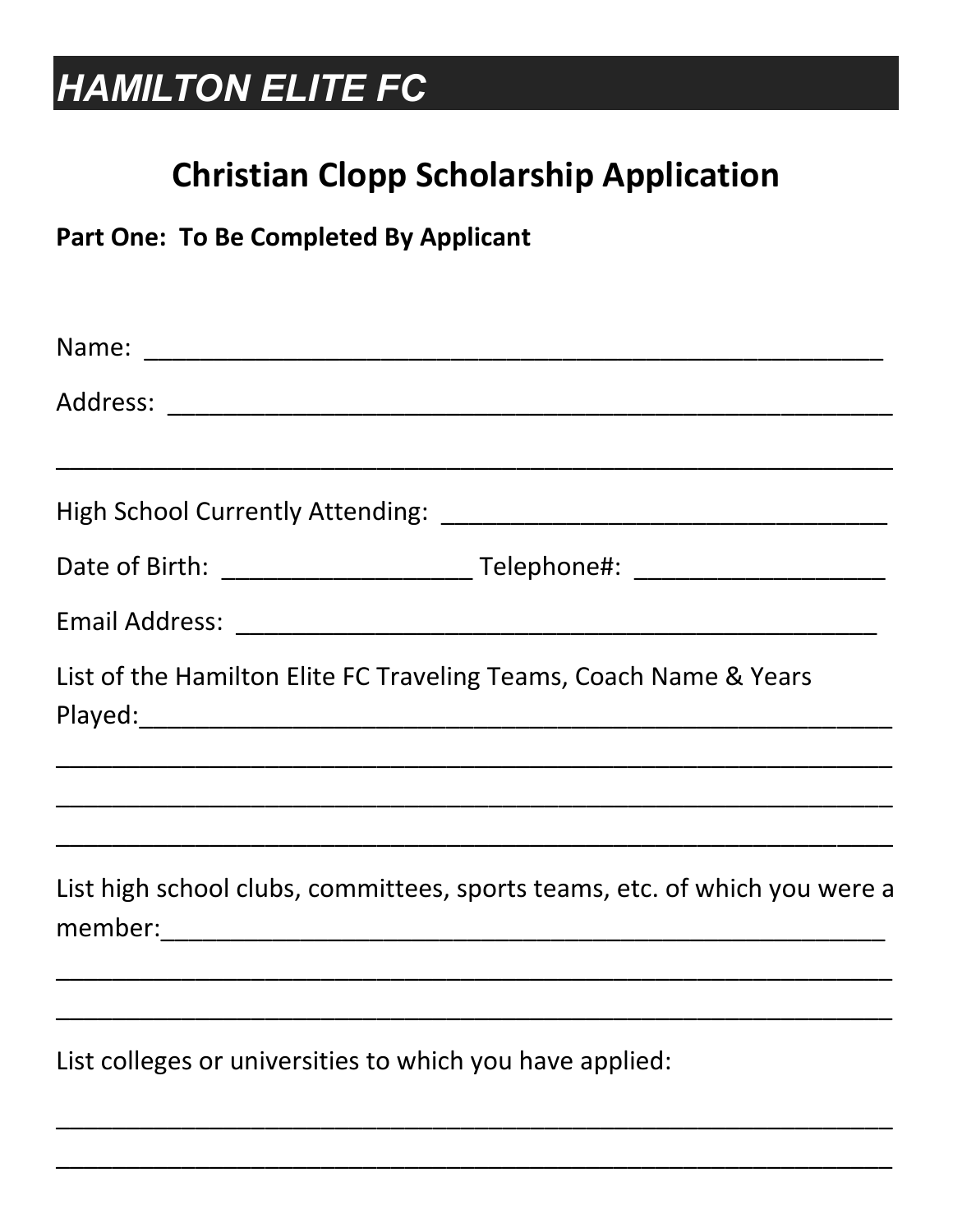## *HAMILTON ELITE FC*

Do you plan to play collegiate soccer (this is not a requirement):

Have you been recruited to play collegiate soccer? \_

The following questions should be answered at whatever length the applicant feels necessary to express their self-accuracy? (Attach to application on a separate sheet.)

- 1. How has playing soccer (or team sports) contributed to your individual growth?
- 2. What are your immediate academic/career goals and how do you plan to achieve them?

List any additional information that you feel should be considered on your behalf on a separate sheet (i.e. community services, hobbies, volunteer work).

Please mail your completed application (Parts One and Two) by May 15th to:

Georgett Watson Hamilton Elite FC Scholarship 1522 Newport Drive Mays Landing, NJ 08330